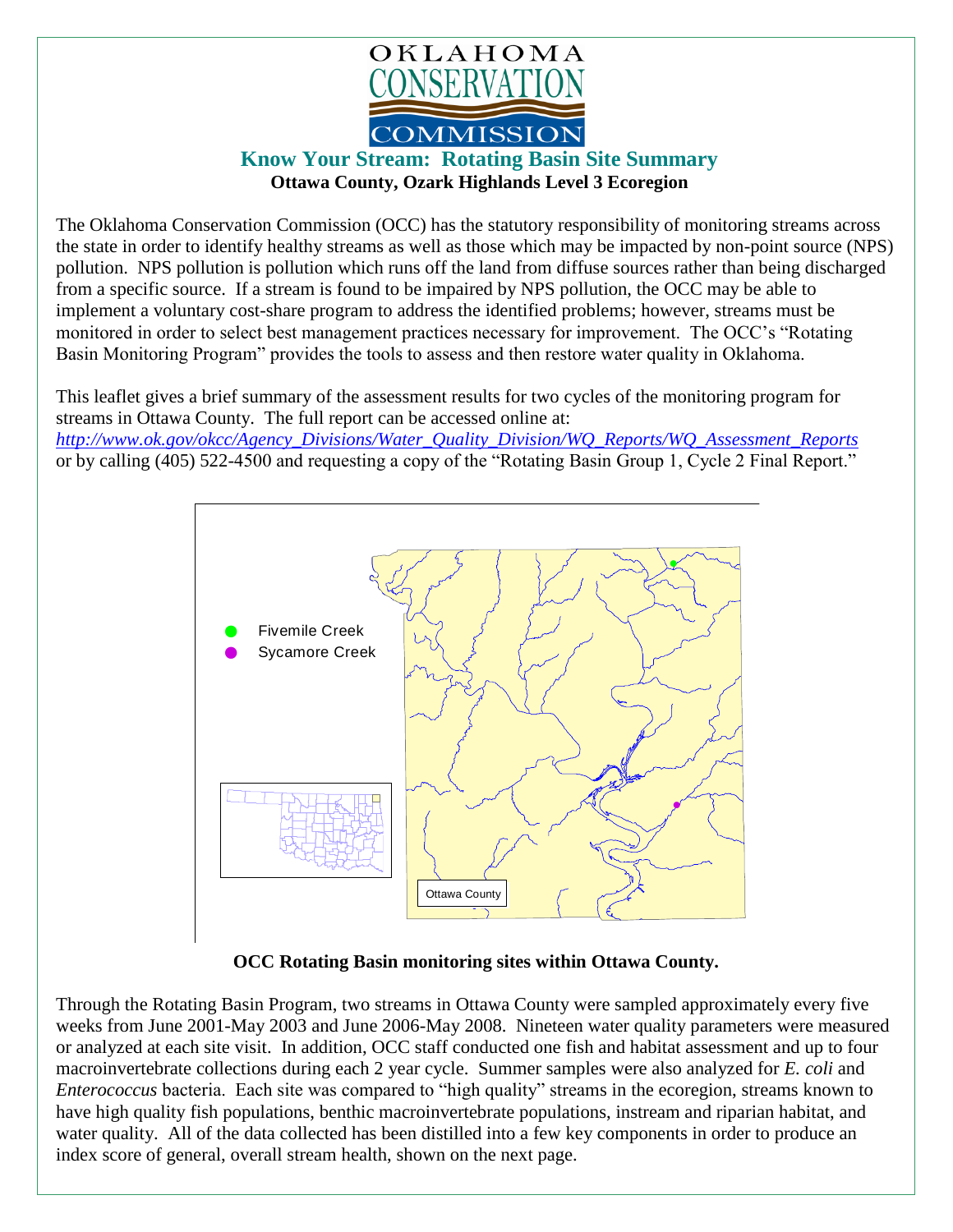**Summary of general stream health as determined by comparison to high quality streams in the Ozark Highlands ecoregion and by assessment using Oklahoma State Water Quality Standards***†***.**

|                                                       | <b>Good</b>                        |                       |
|-------------------------------------------------------|------------------------------------|-----------------------|
| moderate<br>good<br>poor                              | <b>Fivemile Creek</b>              | <b>Sycamore Creek</b> |
| <b>Overall Stream Health</b>                          | 45                                 | 43                    |
| Phosphorus                                            | 5                                  | 5                     |
| Nitrogen                                              | 5                                  | 5                     |
| Ammonia                                               | 5                                  | 5                     |
| Dissolved Oxygen                                      | 5                                  | 5                     |
| pH                                                    | 5                                  | 5                     |
| Turbidity                                             | 5                                  | 5                     |
| Salts (chloride, sulfate, TDS)                        | 5                                  | 5                     |
| Fish                                                  | 5                                  | 5                     |
| Macroinvertebrates                                    | 3                                  | 3                     |
| Instream/Riparian Habitat                             | 3                                  | 5                     |
| Bacteria                                              | $-1$                               | $-5$                  |
|                                                       | Scale of 1-5 with 5 being the best |                       |
| KEY:<br>1=significantly worse than high quality sites |                                    |                       |
| 3=not as good as high quality sites but not impaired  |                                    |                       |
| 5=equal to or better than high quality sites          |                                    |                       |

-5=impaired by state standards

## **Note: Most streams in Oklahoma are impaired by at least one type of bacteria.**

**Fivemile Creek (OK121600-07-0110G):** This stream is comparable to high quality streams in the ecoregion for all parameters except the macroinvertebrate community and the instream/riparian habitat, which were not as good as the high quality sites but were not significantly worse.

**Sycamore Creek (OK121600-03-0510D):** This stream is comparable to high quality sites for all parameters except the macroinvertebrate community, which was slightly impaired.

*† The use of Oklahoma Water Quality Standards to assess streams and the 2008 results are described in the DEQ's 2008 Integrated Report, accessible online at: http://www.deq.state.ok.us/wqdnew/305b\_303d/2008\_integrated\_report\_entire\_document.pdf*